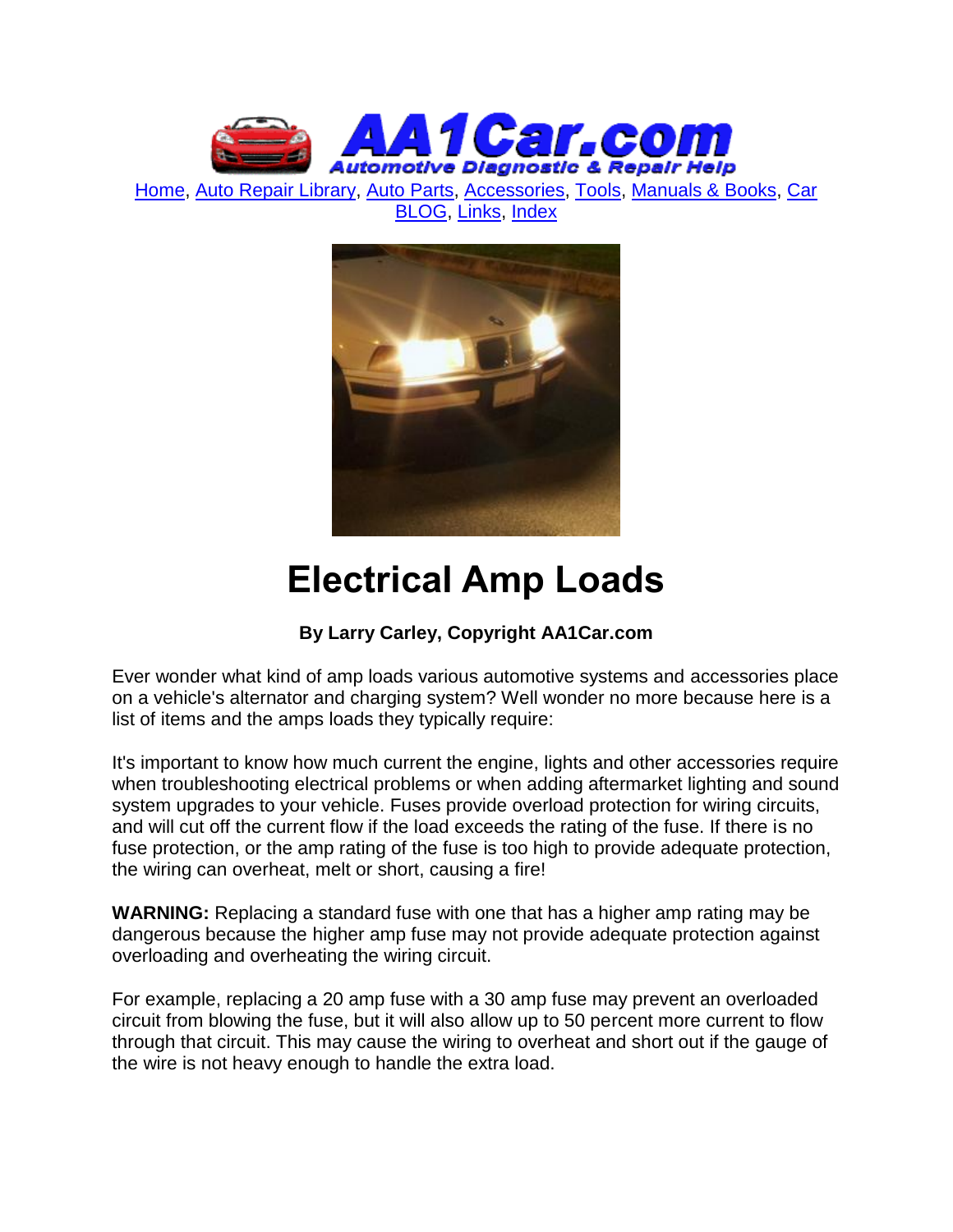The gauge of the wiring and the amp rating of the fuse that protects the circuit must be matched to the load on the circuit. As a rule, the wiring and fuse should be able to handle maybe 25 to 30 percent more load than the peak load that would be expected in that circuit. This will give you some margin for overloads that might otherwise blow the fuse or damage the wiring.

## **Typical Current Loads for Automotive Systems, Lighting and Accessories:**

**Engine Idling** (no lights or accessories on) **- 35 to 50 amps**. This will vary depending on the number of cylinders (more cylinders draw more power for the fuel injectors and coils), the type of fuel injectors (some draw higher amp loads than others), the type of ignition system (single coil or multi-coil), the amp draw of the PCM, and the fuel pump (the amp draw will be higher with higher pressure systems).

**Engine Off** (nothing on) **- 40 to 50 milliamps** (power drain by modules in sleep mode, antitheft system and keyless entry)

**Ignition Coil** (single oil-filled coil older vehicle) **- 3 to 4 amps.**

**Ignition Coil** (single DIS coil newer vehicle) **- 5 to 6 amps at peak output.**

**Ignition Coil** (coil-on-plug) **- 6 amps per coil at peak output.**

**Ignition System** (primary circuit) **- 6 to 20 amps.**

**Fuel Injectors - 4 to 6 amps peak, 1 amp hold**

**Electric Fuel Pump** (depends on pressure and flow) **- 4 to 12 amps**

**Electric Cooling Fan** (depends on size) **- 6 to 30 amps**

**Headlights** (halogen low beam) **- 8 to 9 amps per pair**

**Headlights** (halogen high beam) **- 9 to 10 amps per pair**

**Headlights** (halogen high and low beams combined) **- 17 to 19 amps**

**Headlights** (High Energy Discharge) **- 12 to 14 amps during initial start, 7 to 8 amps once bulbs are hot**

**Headlights** (LED) **- 0.6 to 1 amps per bulb**

**Small bulbs** (incandescent) **- 0.3 to 0.4 amps per bulb**

**Small bulbs** (LED) **- 0.04 to 0.06 amps per bulb**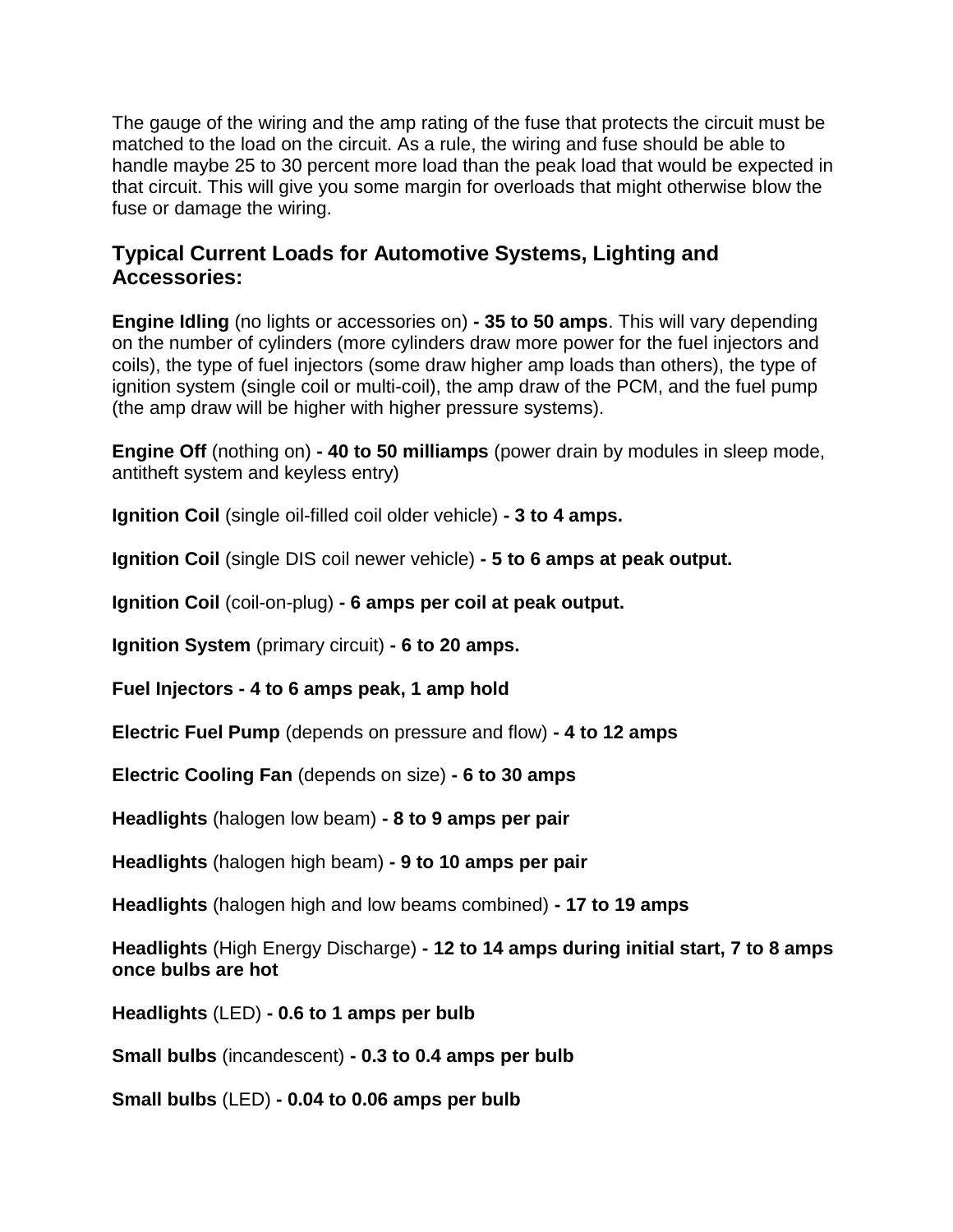**Starter Motor - 200 to 350 amps**

**500 Watt Sound System - 13 to 30 amps (depending on the efficiency of the amplifier and level of sound output)**

**Electric Rear Window Defroster - 10 to 20 amps**

**Windshield wipers - 2 to 10 amps depending on load**

**Heated Seats - 3 to 4 amps per seat**

**Power Windows - 3 amps**

**Electric Power Steering - 2 to 40 amps depending on load**

**Air Conditioner Compressor Clutch - 2.5 to 5 amps**

**Heater A/C blower motor** (depends on load, size and speed setting) **- 2 to 30 amps**

#### **Measuring Amp Loads**

One way to measure the amp load in a circuit or device is to use a multimeter that can read amps. Connect the meter in series with the device, then apply 12 volts to see what the current reads. Make sure the multimeter can safely handle a large amp load if the device or circuit is a high load device or circuit. Most inexpensive handheld multimeters cannot handle currents larger than 10 to 15 amps.

Another method is to use a multimeter with an inductive amp probe. There are both high amp and low amp probes available for measuring currents in live circuits. The probe is clamped around a wire in the circuit, and the meter displays the current when the circuit is powered.

An unusually low amp reading would indicate excessive resistance in the circuit or device, while an unusually high amp reading would indicate low resistance or a short circuit.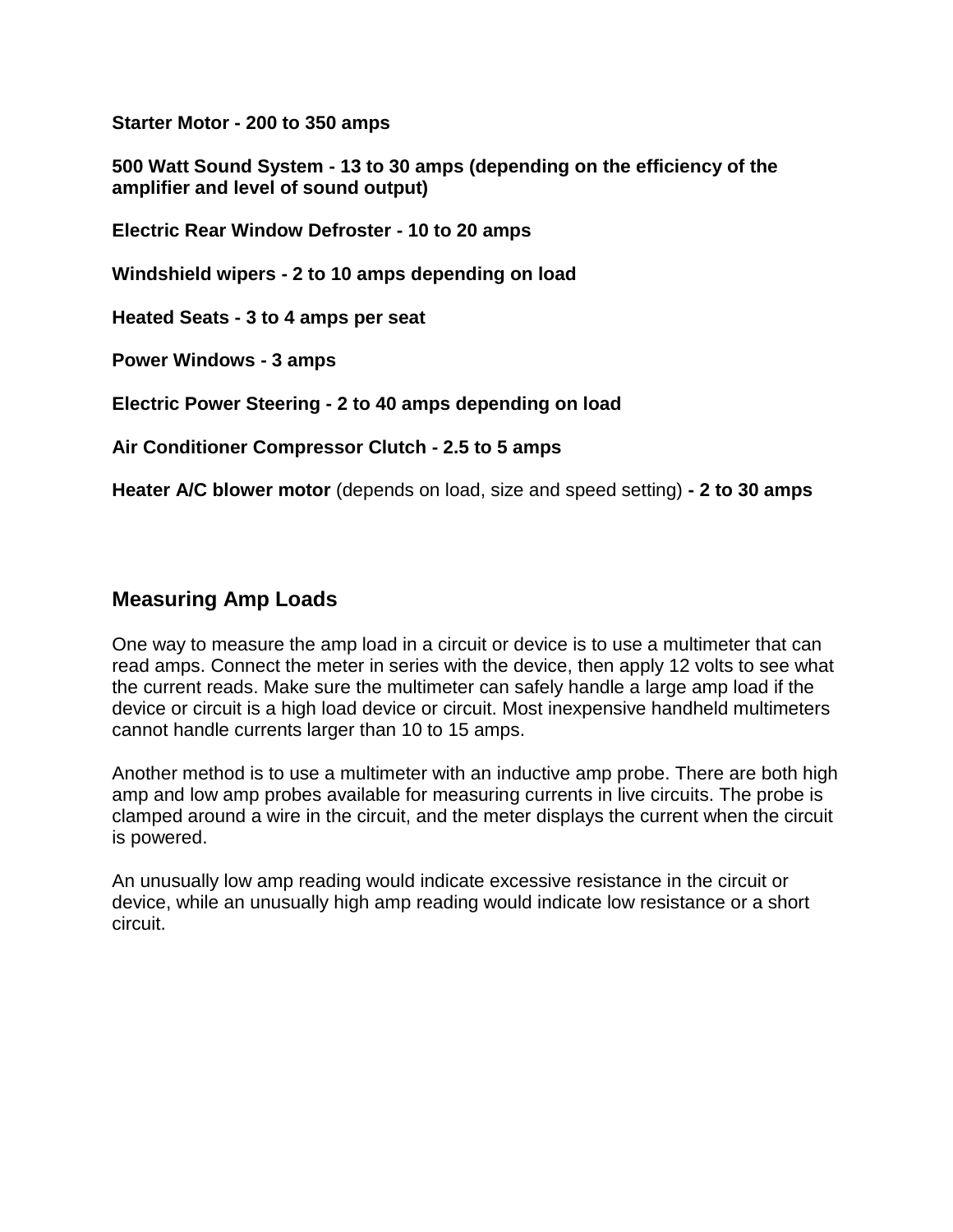

*Measuring current draw with a multimeter. This can help you find components and circuits that are drawing too much current from the battery and charging system. Current draw on most vehicles should be less than 40 to 50 milliamps after 30 minutes once the engine is turned off.*

## **How to Calculate Current Amp Loads**

If you don't know the current draw of an electrical component or accessory, but it has a watt rating, you can do some simple math to calculate the amp load. Divide the Watt rating by the system voltage. Use 12.8 volts if the key is off and the circuit is pulling current directly from the battery, or use 13.8 volts if the engine is running and the current is coming from the alternator. Dividing watts by voltage will tell you how much current the device will draw on the electrical system.

Example: a 500 Watt sound system working at 75% efficiency might draw as much as 27 amps at peak output (500 watts times .75 efficiency divided by 13.8 volts). Just keep in mind that sound systems may be 50 to 90 percent efficient, and only draw about one third of their rated output for playing music at normal sound levels. Crank up the volume and the power consumption goes up.

## **How Amp Loads Affect the Charging System and Battery**

Most of the electrical power required by the electrical and electronic devices in a vehicle is provided by the alternator. The battery provides cranking amps to start the engine. After that, the alternator takes over as soon as the engine is running to supply the current needs of the vehicle while also recharging the battery. If the alternator's output cannot keep up with the electrical demands that are being placed on it, the additional